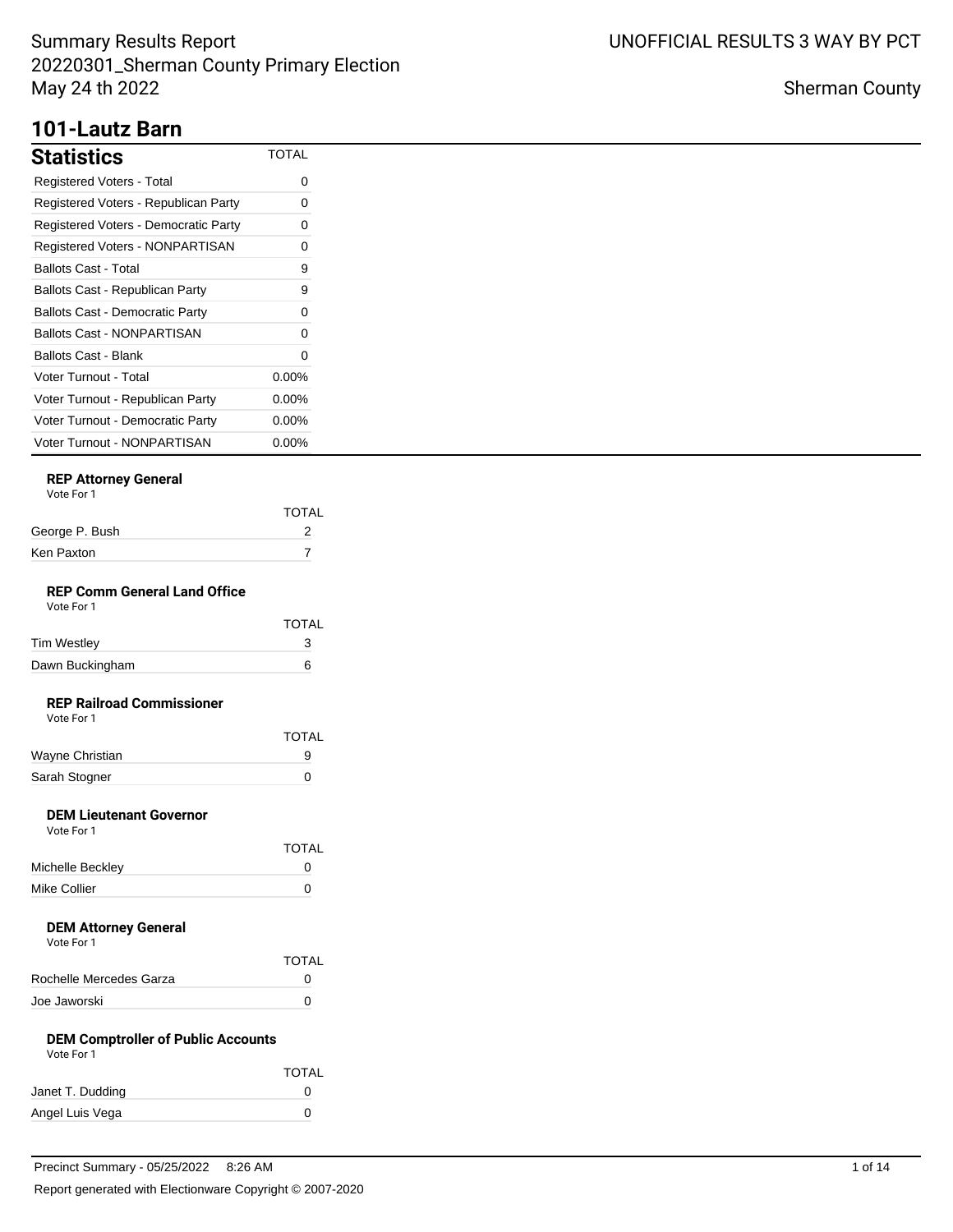# **101-Lautz Barn**

| <b>DEM Comm General Land Office</b><br>Vote For 1 |              |
|---------------------------------------------------|--------------|
|                                                   | <b>TOTAL</b> |
| Sandragrace Martinez                              | O            |
| Jay Kleberg                                       | n            |

UNOFFICIAL RESULTS 3 WAY BY PCT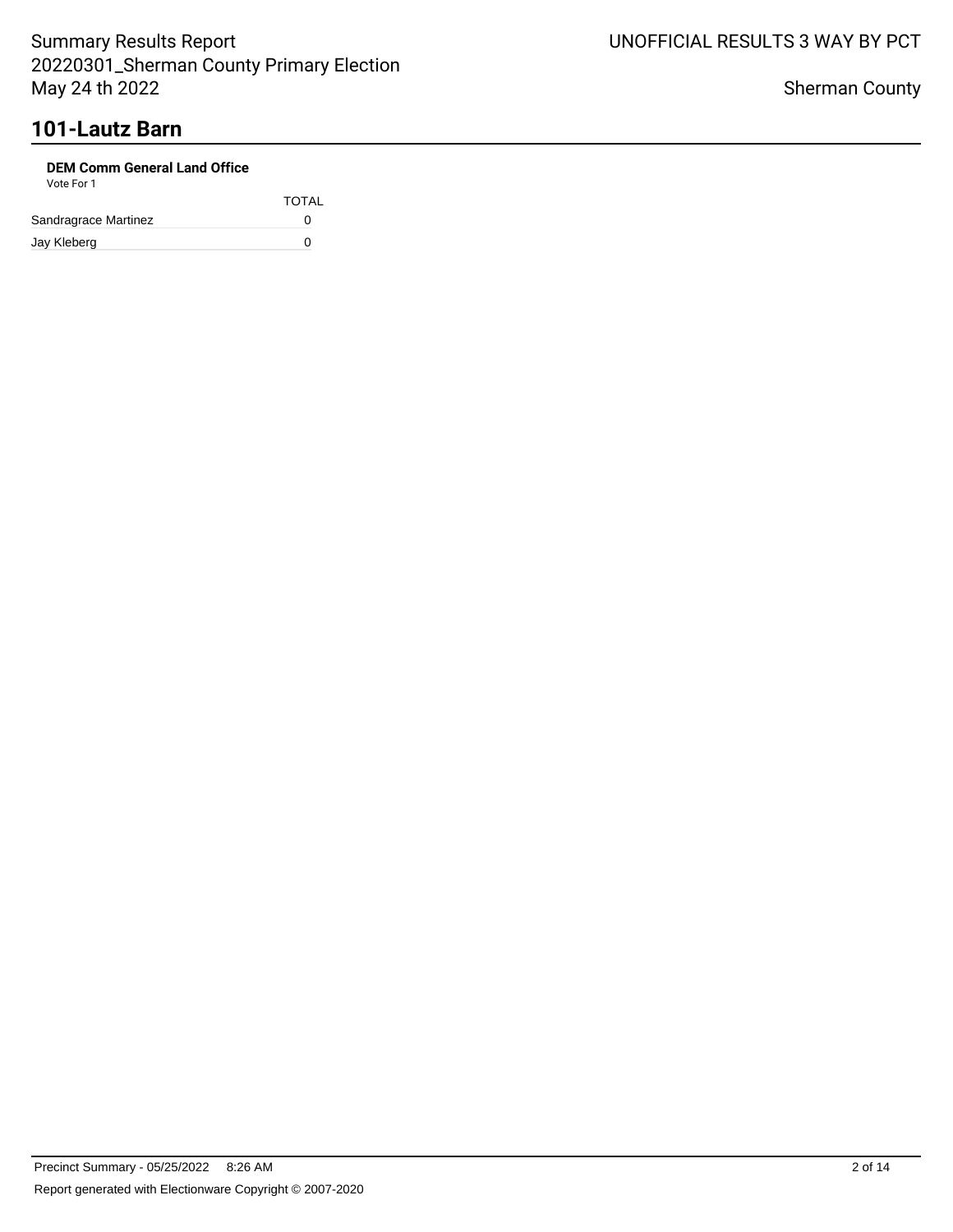## **102-Courtroom**

| <b>Statistics</b>                      | TOTAL    |
|----------------------------------------|----------|
| Registered Voters - Total              | 0        |
| Registered Voters - Republican Party   | 0        |
| Registered Voters - Democratic Party   | 0        |
| Registered Voters - NONPARTISAN        | 0        |
| Ballots Cast - Total                   | 19       |
| Ballots Cast - Republican Party        | 18       |
| <b>Ballots Cast - Democratic Party</b> | 1        |
| <b>Ballots Cast - NONPARTISAN</b>      | O        |
| Ballots Cast - Blank                   | 0        |
| Voter Turnout - Total                  | $0.00\%$ |
| Voter Turnout - Republican Party       | $0.00\%$ |
| Voter Turnout - Democratic Party       | $0.00\%$ |
| Voter Turnout - NONPARTISAN            | $0.00\%$ |

## **REP Attorney General**

| Vote For 1 |  |
|------------|--|
|            |  |

|                | <b>TOTAL</b> |
|----------------|--------------|
| George P. Bush | 5            |
| Ken Paxton     | 13           |
|                |              |

#### **REP Comm General Land Office** Vote For 1

| .               |              |
|-----------------|--------------|
|                 | <b>TOTAL</b> |
| Tim Westley     | 9            |
| Dawn Buckingham | 8            |

## **REP Railroad Commissioner**

| Vote For 1 |  |
|------------|--|
|            |  |

|                 | <b>TOTAL</b> |
|-----------------|--------------|
| Wayne Christian | 15           |
| Sarah Stogner   |              |

### **DEM Lieutenant Governor**

| Vote For 1       |              |
|------------------|--------------|
|                  | <b>TOTAL</b> |
| Michelle Beckley |              |
| Mike Collier     | n            |

#### **DEM Attorney General** Vote For 1

| VULTE FUILL             |              |
|-------------------------|--------------|
|                         | <b>TOTAL</b> |
| Rochelle Mercedes Garza |              |
| Joe Jaworski            |              |

#### **DEM Comptroller of Public Accounts** Vote For 1

| <b>VULLE FULL</b> |              |
|-------------------|--------------|
|                   | <b>TOTAL</b> |
| Janet T. Dudding  |              |
| Angel Luis Vega   | $\mathbf{0}$ |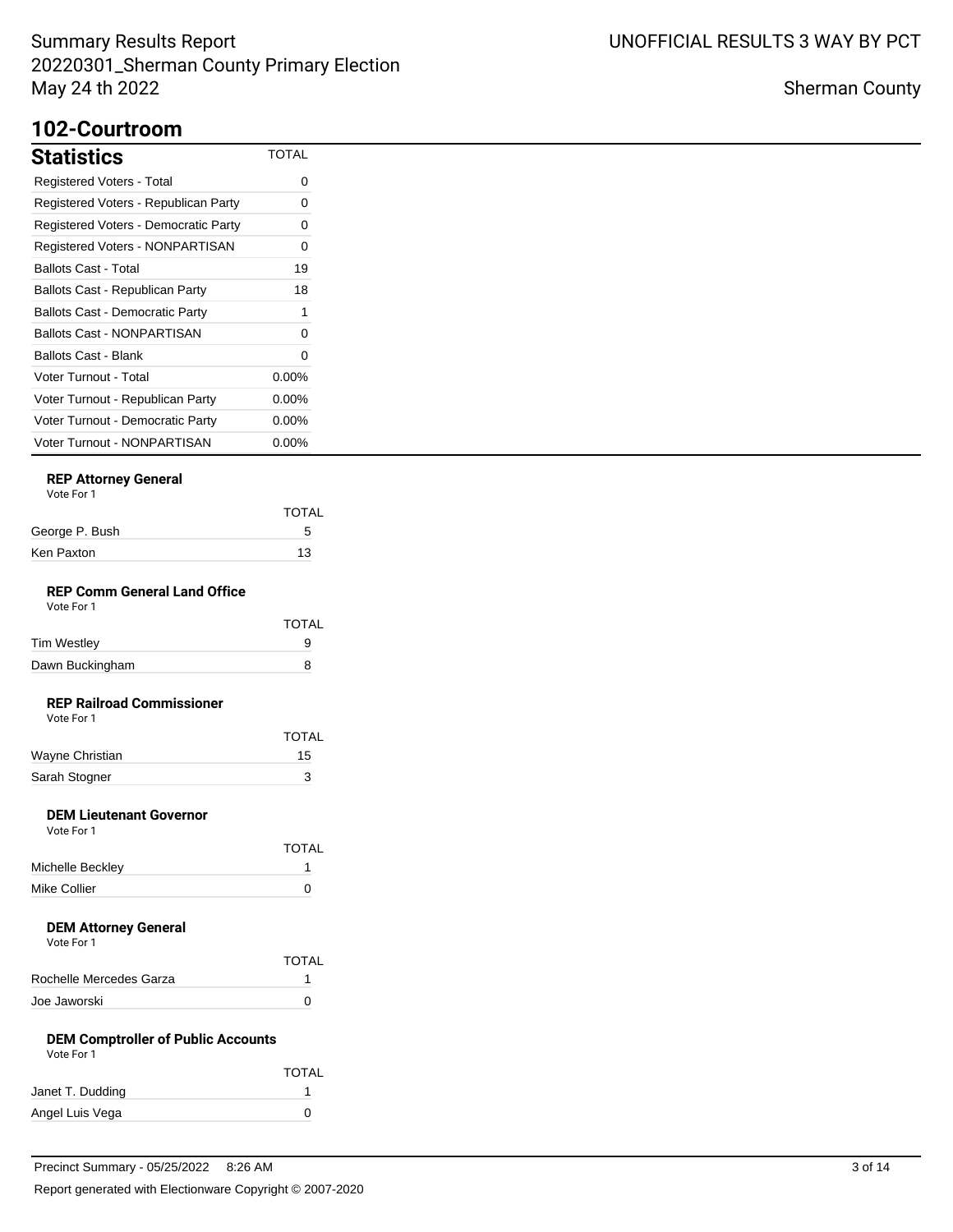| <b>DEM Comm General Land Office</b><br>Vote For 1 |              |
|---------------------------------------------------|--------------|
|                                                   | <b>TOTAL</b> |
| Sandragrace Martinez                              |              |
| Jay Kleberg                                       | n            |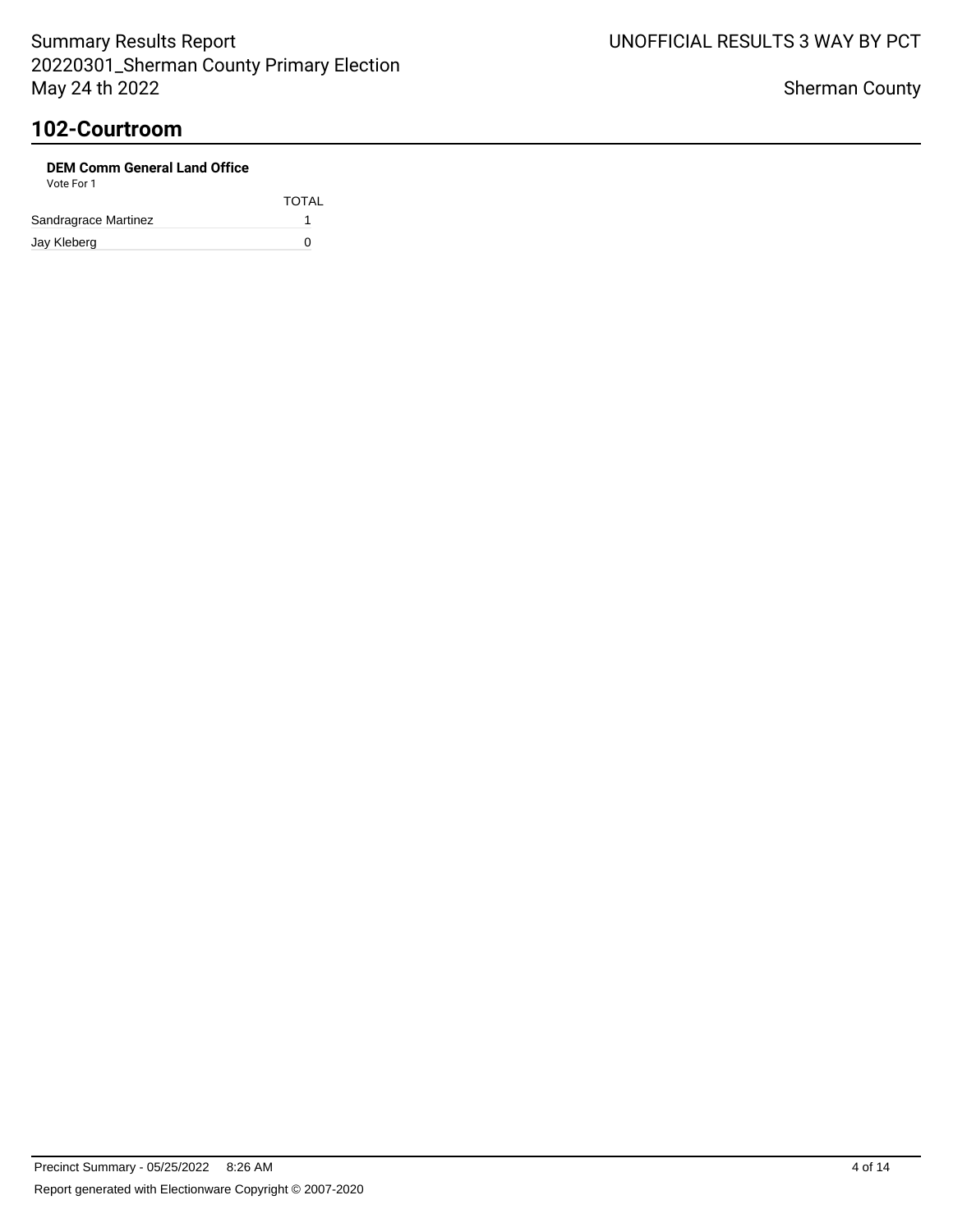## **201-Courtroom**

| <b>Statistics</b>                      | <b>TOTAL</b> |
|----------------------------------------|--------------|
| <b>Registered Voters - Total</b>       | 0            |
| Registered Voters - Republican Party   | 0            |
| Registered Voters - Democratic Party   | 0            |
| <b>Registered Voters - NONPARTISAN</b> | 0            |
| Ballots Cast - Total                   | 12           |
| Ballots Cast - Republican Party        | 12           |
| <b>Ballots Cast - Democratic Party</b> | 0            |
| Ballots Cast - NONPARTISAN             | 0            |
| Ballots Cast - Blank                   | 0            |
| <b>Voter Turnout - Total</b>           | $0.00\%$     |
| Voter Turnout - Republican Party       | $0.00\%$     |
| Voter Turnout - Democratic Party       | $0.00\%$     |
| Voter Turnout - NONPARTISAN            | $0.00\%$     |

## **REP Attorney General**

|                                                   | TOTAL        |
|---------------------------------------------------|--------------|
| George P. Bush                                    | 1            |
| Ken Paxton                                        | 11           |
| <b>REP Comm General Land Office</b><br>Vote For 1 |              |
|                                                   | TOTAL        |
| Tim Westley                                       | 5            |
| Dawn Buckingham                                   | 6            |
| <b>REP Railroad Commissioner</b><br>Vote For 1    |              |
|                                                   | <b>TOTAL</b> |
| Wayne Christian                                   | 6            |
| Sarah Stogner                                     | 4            |
| <b>DEM Lieutenant Governor</b><br>Vote For 1      |              |
|                                                   | <b>TOTAL</b> |
| Michelle Beckley                                  | 0            |
| Mike Collier                                      | 0            |
|                                                   |              |

#### **DEM Attorney General** Vote For 1

| VULTE FUILL             |              |
|-------------------------|--------------|
|                         | <b>TOTAL</b> |
| Rochelle Mercedes Garza | 0            |
| Joe Jaworski            |              |

#### **DEM Comptroller of Public Accounts** Vote For 1

| <b>VULLE FULL</b> |              |
|-------------------|--------------|
|                   | <b>TOTAL</b> |
| Janet T. Dudding  | $^{(1)}$     |
| Angel Luis Vega   | O            |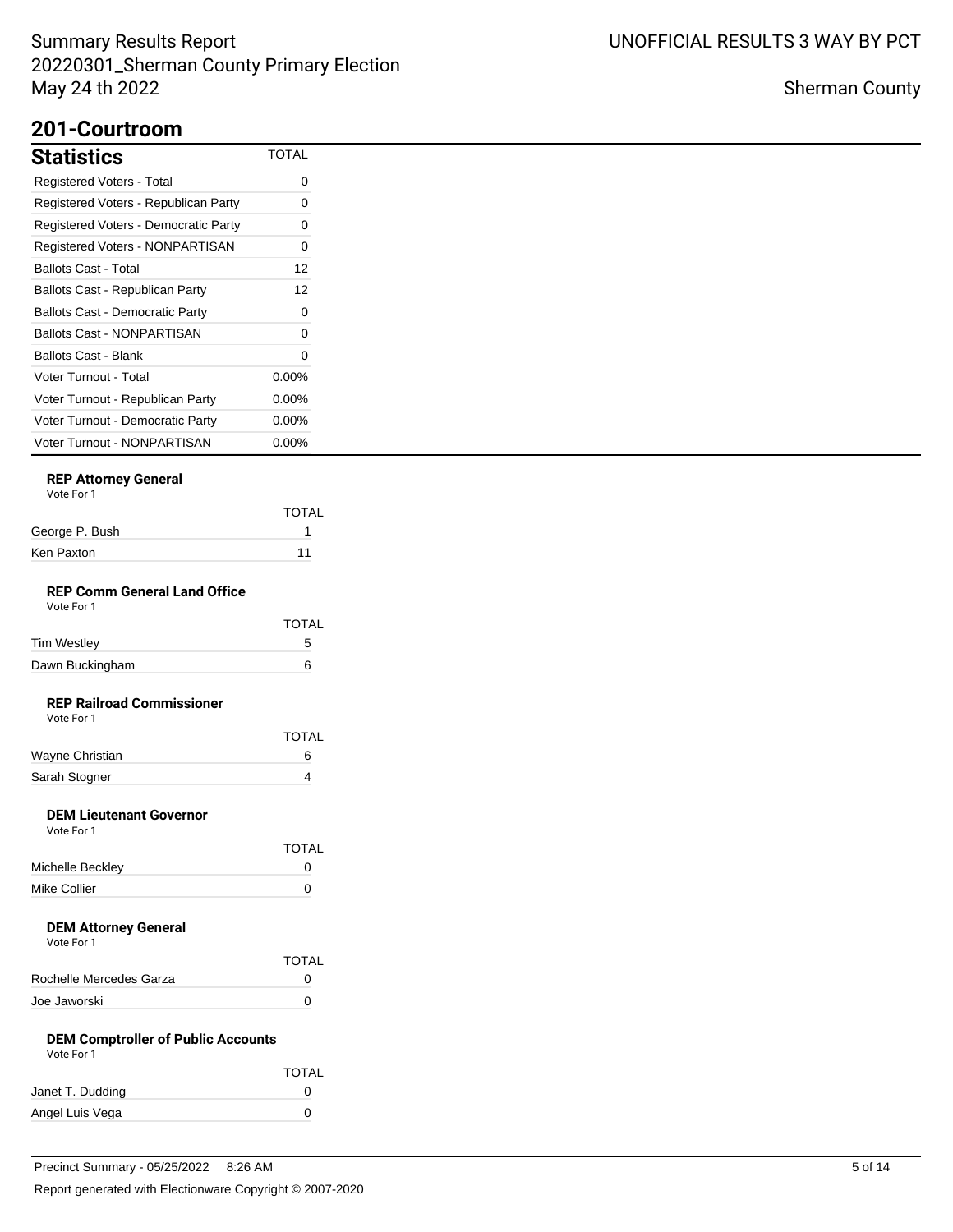| <b>DEM Comm General Land Office</b><br>Vote For 1 |              |
|---------------------------------------------------|--------------|
|                                                   | <b>TOTAL</b> |
| Sandragrace Martinez                              | O            |
| Jay Kleberg                                       | n            |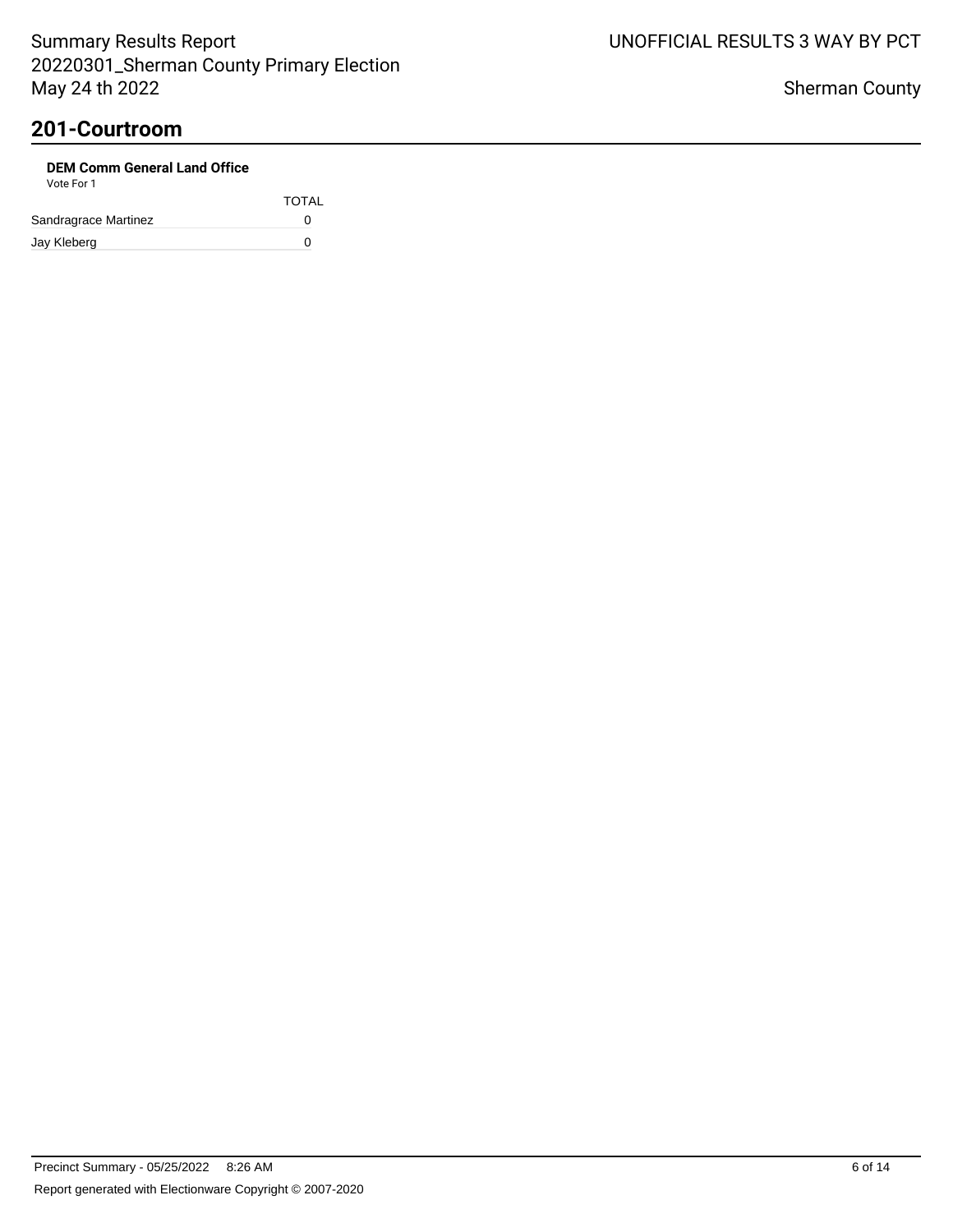## **202-PCT 2 Barn**

| <b>Statistics</b>                      | <b>TOTAL</b> |
|----------------------------------------|--------------|
| Registered Voters - Total              | 0            |
| Registered Voters - Republican Party   | 0            |
| Registered Voters - Democratic Party   | 0            |
| Registered Voters - NONPARTISAN        | 0            |
| Ballots Cast - Total                   | 18           |
| Ballots Cast - Republican Party        | 18           |
| <b>Ballots Cast - Democratic Party</b> | 0            |
| Ballots Cast - NONPARTISAN             | 0            |
| Ballots Cast - Blank                   | 0            |
| Voter Turnout - Total                  | $0.00\%$     |
| Voter Turnout - Republican Party       | $0.00\%$     |
| Voter Turnout - Democratic Party       | 0.00%        |
| Voter Turnout - NONPARTISAN            | $0.00\%$     |

## **REP Attorney General**

|                                      | <b>TOTAL</b> |
|--------------------------------------|--------------|
| George P. Bush                       | 0            |
| Ken Paxton                           | 18           |
| <b>DED Camps Canaval Land Office</b> |              |

#### **REP Comm General Land Office** Vote For 1

| .               | <b>TOTAL</b> |
|-----------------|--------------|
| Tim Westley     |              |
| Dawn Buckingham | 10           |

### **REP Railroad Commissioner**

|                 | <b>TOTAL</b> |
|-----------------|--------------|
| Wayne Christian | 16.          |
| Sarah Stogner   |              |

### **DEM Lieutenant Governor**

| Vote For 1       |              |
|------------------|--------------|
|                  | <b>TOTAL</b> |
| Michelle Beckley | O            |
| Mike Collier     | n            |

#### **DEM Attorney General** Vote For 1

| VOLE FOI T              | <b>TOTAL</b> |
|-------------------------|--------------|
|                         |              |
| Rochelle Mercedes Garza | 0            |
| Joe Jaworski            |              |

#### **DEM Comptroller of Public Accounts** Vote For 1

| <b>VULLE FULL</b> |              |
|-------------------|--------------|
|                   | <b>TOTAL</b> |
| Janet T. Dudding  | $^{(1)}$     |
| Angel Luis Vega   | $\mathbf{0}$ |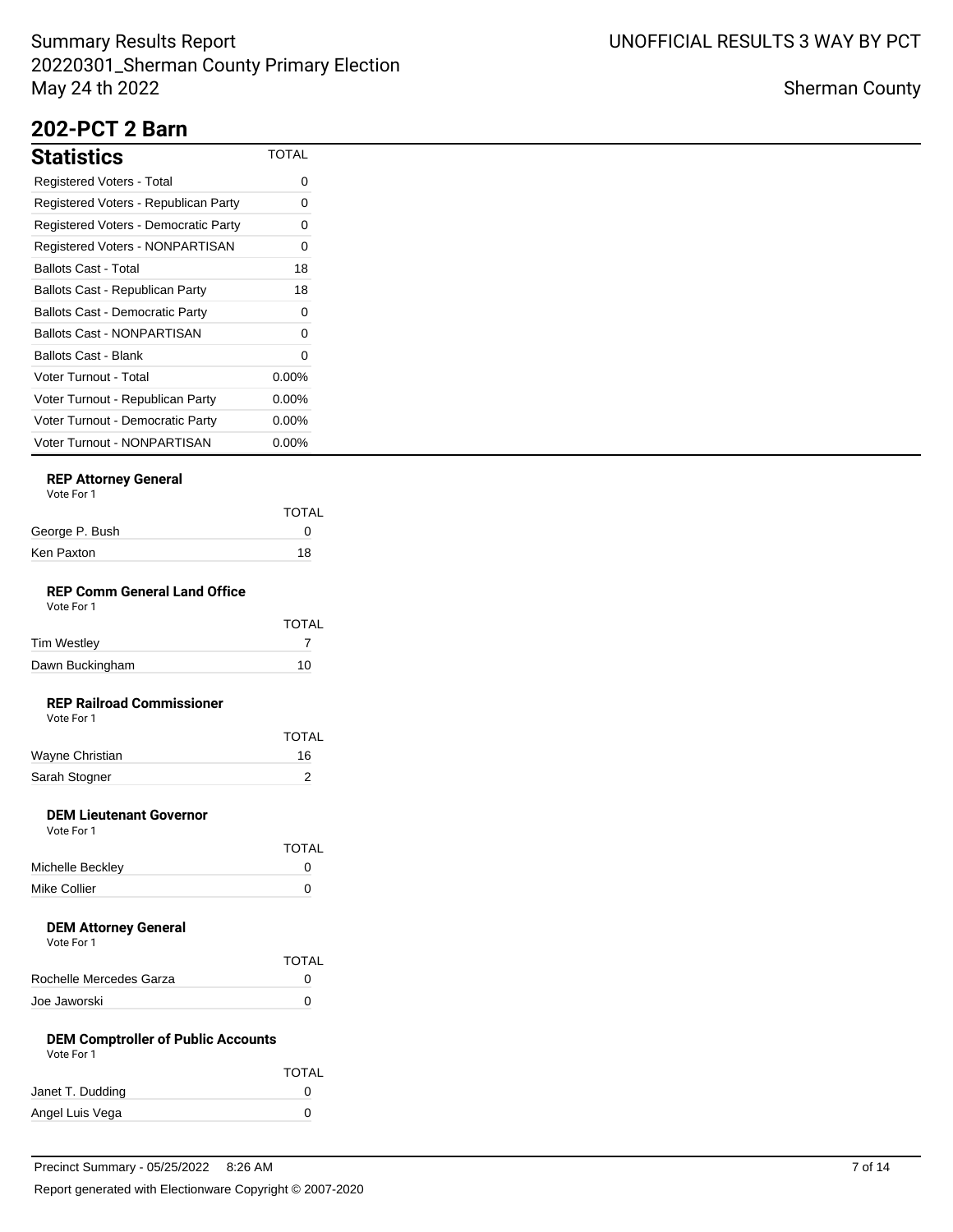# **202-PCT 2 Barn**

| <b>DEM Comm General Land Office</b><br>Vote For 1 |              |
|---------------------------------------------------|--------------|
|                                                   | <b>TOTAL</b> |
| Sandragrace Martinez                              | O            |
| Jay Kleberg                                       | n            |

UNOFFICIAL RESULTS 3 WAY BY PCT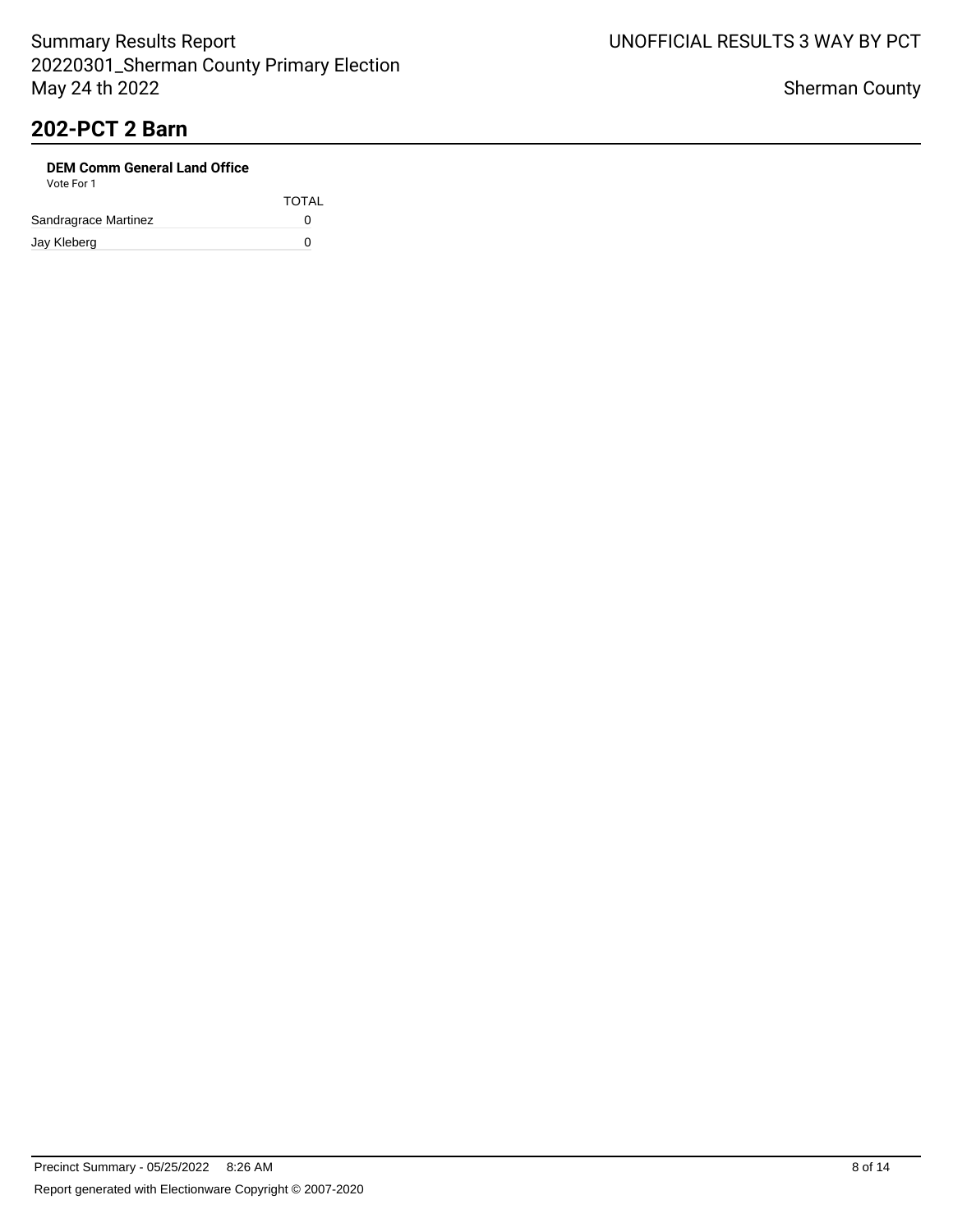## **301-Courtroom**

| <b>Statistics</b>                      | <b>TOTAL</b> |
|----------------------------------------|--------------|
| <b>Registered Voters - Total</b>       | 0            |
| Registered Voters - Republican Party   | 0            |
| Registered Voters - Democratic Party   | 0            |
| <b>Registered Voters - NONPARTISAN</b> | 0            |
| Ballots Cast - Total                   | 15           |
| Ballots Cast - Republican Party        | 14           |
| <b>Ballots Cast - Democratic Party</b> | 1            |
| Ballots Cast - NONPARTISAN             | 0            |
| Ballots Cast - Blank                   | 0            |
| <b>Voter Turnout - Total</b>           | $0.00\%$     |
| Voter Turnout - Republican Party       | $0.00\%$     |
| Voter Turnout - Democratic Party       | $0.00\%$     |
| Voter Turnout - NONPARTISAN            | $0.00\%$     |

## **REP Attorney General**

| Vote For 1 |  |
|------------|--|
|            |  |

|                                                         | <b>TOTAL</b> |
|---------------------------------------------------------|--------------|
| George P. Bush                                          | 3            |
| Ken Paxton                                              | 11           |
|                                                         |              |
| <b>REP Comm General Land Office</b><br>Vote For 1       |              |
|                                                         | <b>TOTAL</b> |
| Tim Westley                                             | 5            |
| Dawn Buckingham                                         | 9            |
| <b>REP Railroad Commissioner</b><br>Vote For 1          |              |
|                                                         | <b>TOTAL</b> |
| Wayne Christian                                         | 9            |
| Sarah Stogner                                           | 5            |
| <b>DEM Lieutenant Governor</b><br>Vote For 1            |              |
|                                                         | TOTAL        |
| Michelle Beckley                                        | 1            |
| Mike Collier                                            | 0            |
| <b>DEM Attorney General</b><br>Vote For 1               |              |
|                                                         | <b>TOTAL</b> |
| Rochelle Mercedes Garza                                 | 1            |
| Joe Jaworski                                            | 0            |
| <b>DEM Comptroller of Public Accounts</b><br>Vote For 1 |              |
|                                                         | TOTAL        |
| Janet T. Dudding                                        | 0            |
|                                                         |              |

Angel Luis Vega 1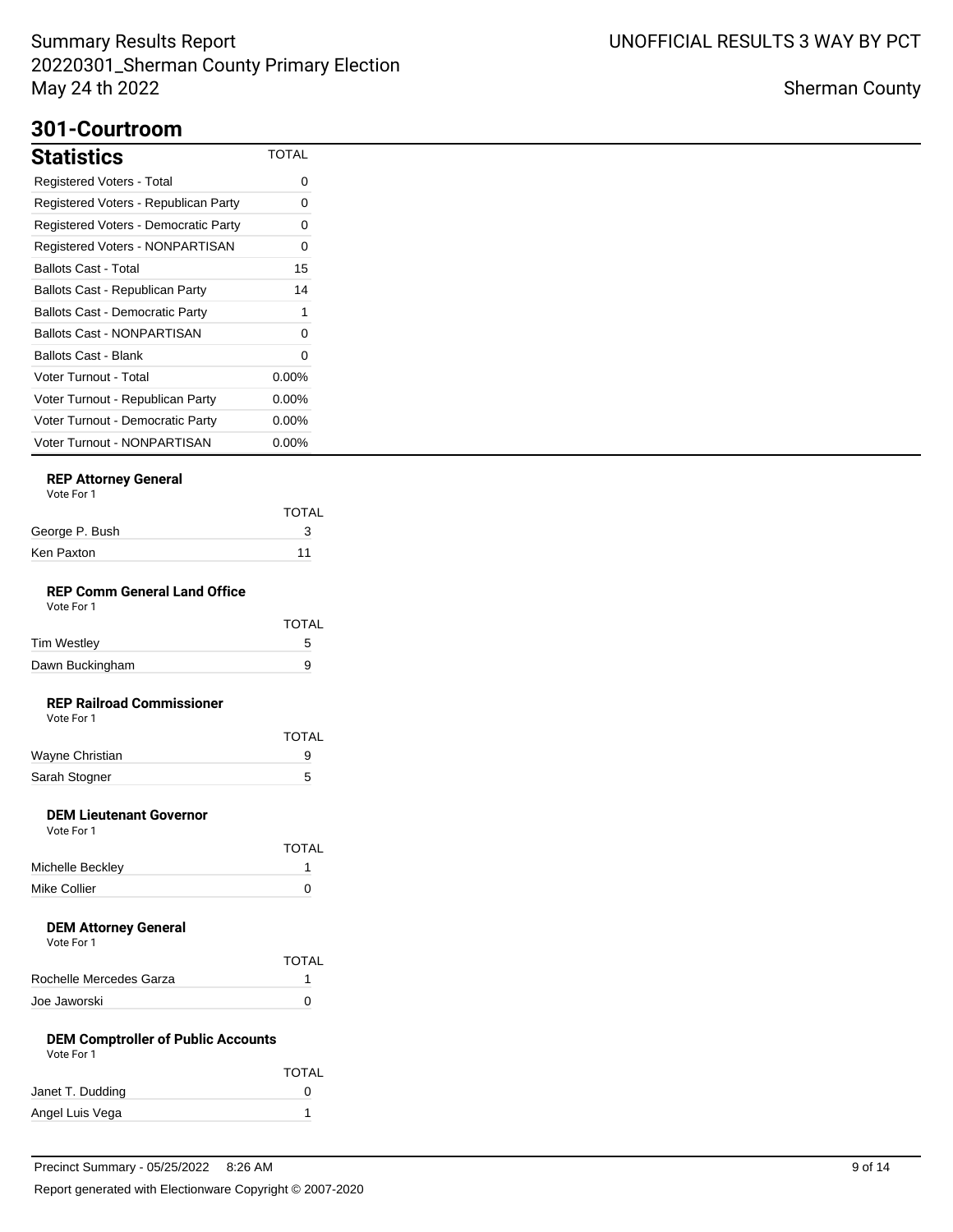| <b>DEM Comm General Land Office</b><br>Vote For 1 |              |
|---------------------------------------------------|--------------|
|                                                   | <b>TOTAL</b> |
| Sandragrace Martinez                              |              |
| Jay Kleberg                                       | n            |

UNOFFICIAL RESULTS 3 WAY BY PCT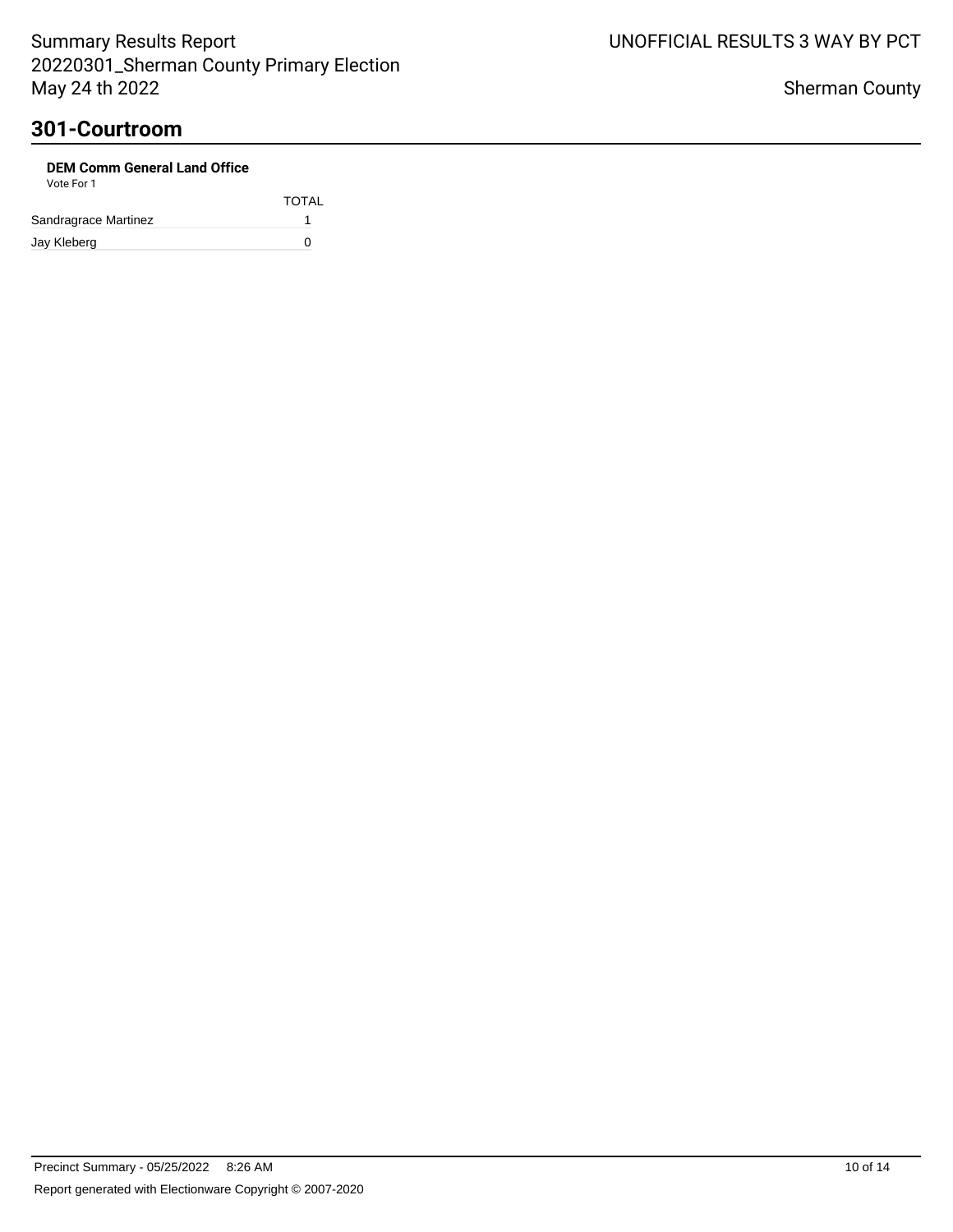## **302-PCT 3 Barn**

| Statistics                             | <b>TOTAL</b> |
|----------------------------------------|--------------|
| Registered Voters - Total              | 0            |
| Registered Voters - Republican Party   | 0            |
| Registered Voters - Democratic Party   | O            |
| Registered Voters - NONPARTISAN        | 0            |
| Ballots Cast - Total                   | 20           |
| Ballots Cast - Republican Party        | 19           |
| <b>Ballots Cast - Democratic Party</b> | 1            |
| Ballots Cast - NONPARTISAN             | O            |
| Ballots Cast - Blank                   | 0            |
| Voter Turnout - Total                  | 0.00%        |
| Voter Turnout - Republican Party       | $0.00\%$     |
| Voter Turnout - Democratic Party       | $0.00\%$     |
| Voter Turnout - NONPARTISAN            | $0.00\%$     |

## **REP Attorney General**

|                | <b>TOTAL</b> |
|----------------|--------------|
| George P. Bush | 5            |
| Ken Paxton     | 14           |
|                |              |

#### **REP Comm General Land Office** Vote For 1

| .               |              |
|-----------------|--------------|
|                 | <b>TOTAL</b> |
| Tim Westley     | 10           |
| Dawn Buckingham | я            |

# **REP Railroad Commissioner**

|                 | <b>TOTAL</b> |
|-----------------|--------------|
| Wayne Christian | 11           |
| Sarah Stogner   |              |

## **DEM Lieutenant Governor**

| Vote For 1       |              |
|------------------|--------------|
|                  | <b>TOTAL</b> |
| Michelle Beckley | n            |
| Mike Collier     |              |

#### **DEM Attorney General** Vote For 1

| <b>TOTAL</b>      |
|-------------------|
| $\mathbf{\Omega}$ |
|                   |
|                   |

#### **DEM Comptroller of Public Accounts** Vote For 1

| 1 IU I V         |              |
|------------------|--------------|
|                  | <b>TOTAL</b> |
| Janet T. Dudding | $^{(1)}$     |
| Angel Luis Vega  | 0            |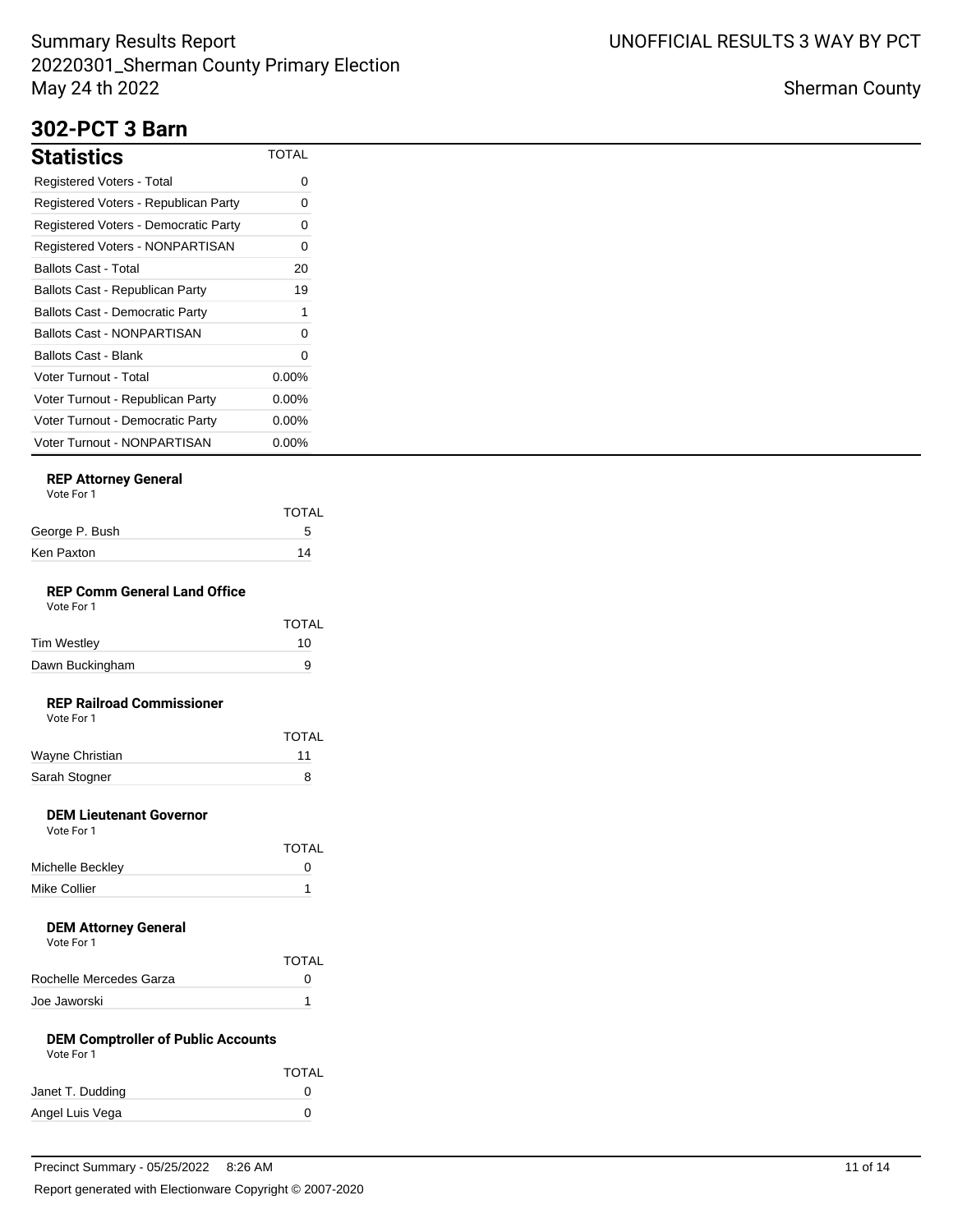# **302-PCT 3 Barn**

| <b>DEM Comm General Land Office</b><br>Vote For 1 |              |
|---------------------------------------------------|--------------|
|                                                   | <b>TOTAL</b> |
| Sandragrace Martinez                              |              |
| Jay Kleberg                                       |              |

# UNOFFICIAL RESULTS 3 WAY BY PCT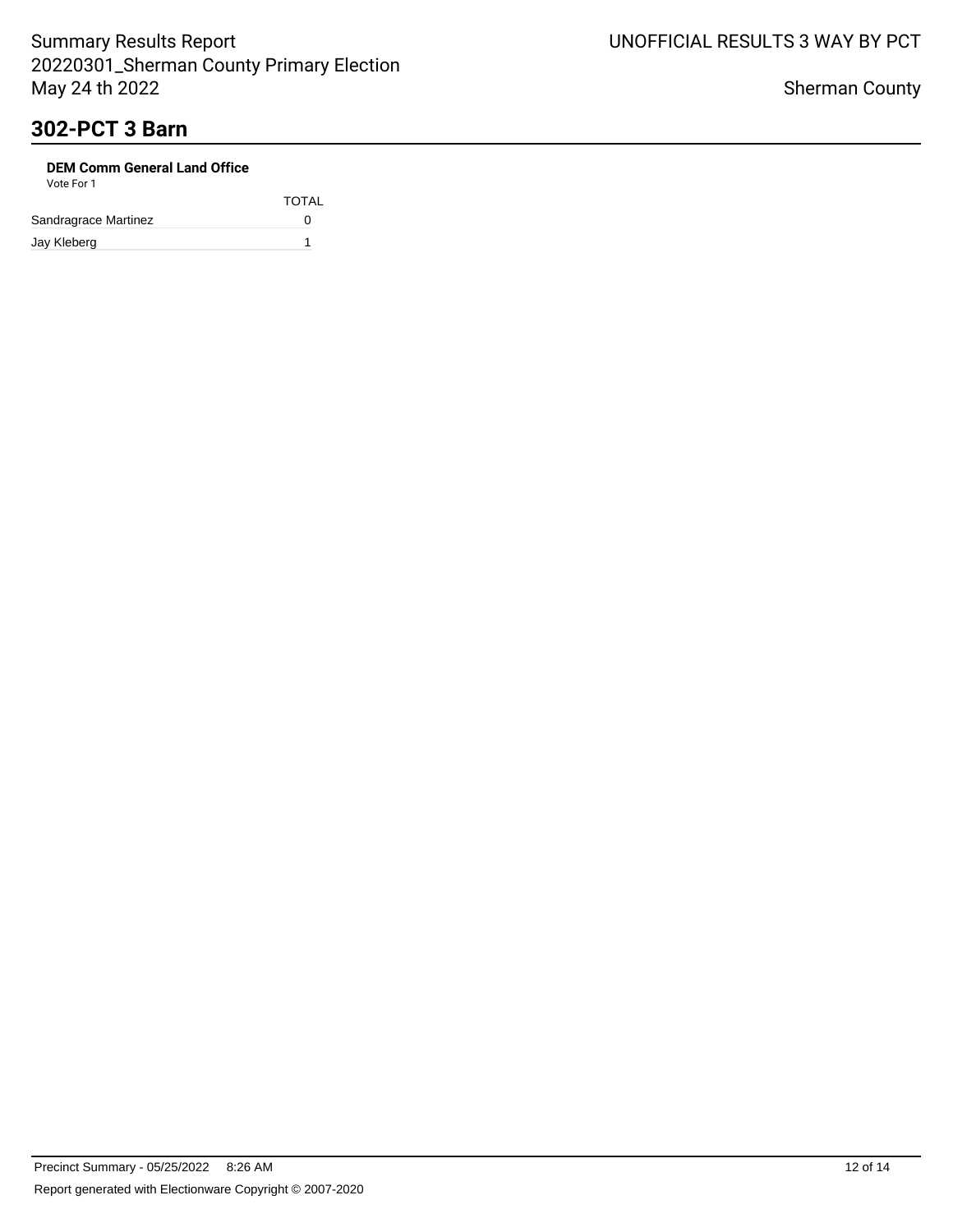## **401-Courtroom**

| <b>Statistics</b>                      | <b>TOTAL</b> |
|----------------------------------------|--------------|
| <b>Registered Voters - Total</b>       | 0            |
| Registered Voters - Republican Party   | 0            |
| Registered Voters - Democratic Party   | 0            |
| <b>Registered Voters - NONPARTISAN</b> | 0            |
| Ballots Cast - Total                   | 31           |
| Ballots Cast - Republican Party        | 31           |
| <b>Ballots Cast - Democratic Party</b> | O            |
| Ballots Cast - NONPARTISAN             | 0            |
| Ballots Cast - Blank                   | 0            |
| <b>Voter Turnout - Total</b>           | $0.00\%$     |
| Voter Turnout - Republican Party       | $0.00\%$     |
| Voter Turnout - Democratic Party       | $0.00\%$     |
| Voter Turnout - NONPARTISAN            | $0.00\%$     |

## **REP Attorney General**

|                | <b>TOTAL</b> |
|----------------|--------------|
| George P. Bush |              |
| Ken Paxton     | 27           |
|                |              |

#### **REP Comm General Land Office** Vote For 1

| VULTUII |  |
|---------|--|
|         |  |
|         |  |

|                 | <b>TOTAL</b> |
|-----------------|--------------|
| Tim Westley     | 12           |
| Dawn Buckingham | 15           |

## **REP Railroad Commissioner**

| Vote For 1 |  |
|------------|--|
|            |  |

|                 | <b>TOTAL</b> |
|-----------------|--------------|
| Wayne Christian | 21           |
| Sarah Stogner   |              |

## **DEM Lieutenant Governor**

| Vote For 1       |              |
|------------------|--------------|
|                  | <b>TOTAL</b> |
| Michelle Beckley | n            |
| Mike Collier     |              |

#### **DEM Attorney General** Vote For 1

| VOLE FOI T              |              |
|-------------------------|--------------|
|                         | TOTAL        |
| Rochelle Mercedes Garza | $\mathbf{0}$ |
| Joe Jaworski            | O            |

#### **DEM Comptroller of Public Accounts** Vote For 1

| <b>VULLE FULL</b> |              |
|-------------------|--------------|
|                   | <b>TOTAL</b> |
| Janet T. Dudding  | $^{(1)}$     |
| Angel Luis Vega   | $\mathbf{0}$ |